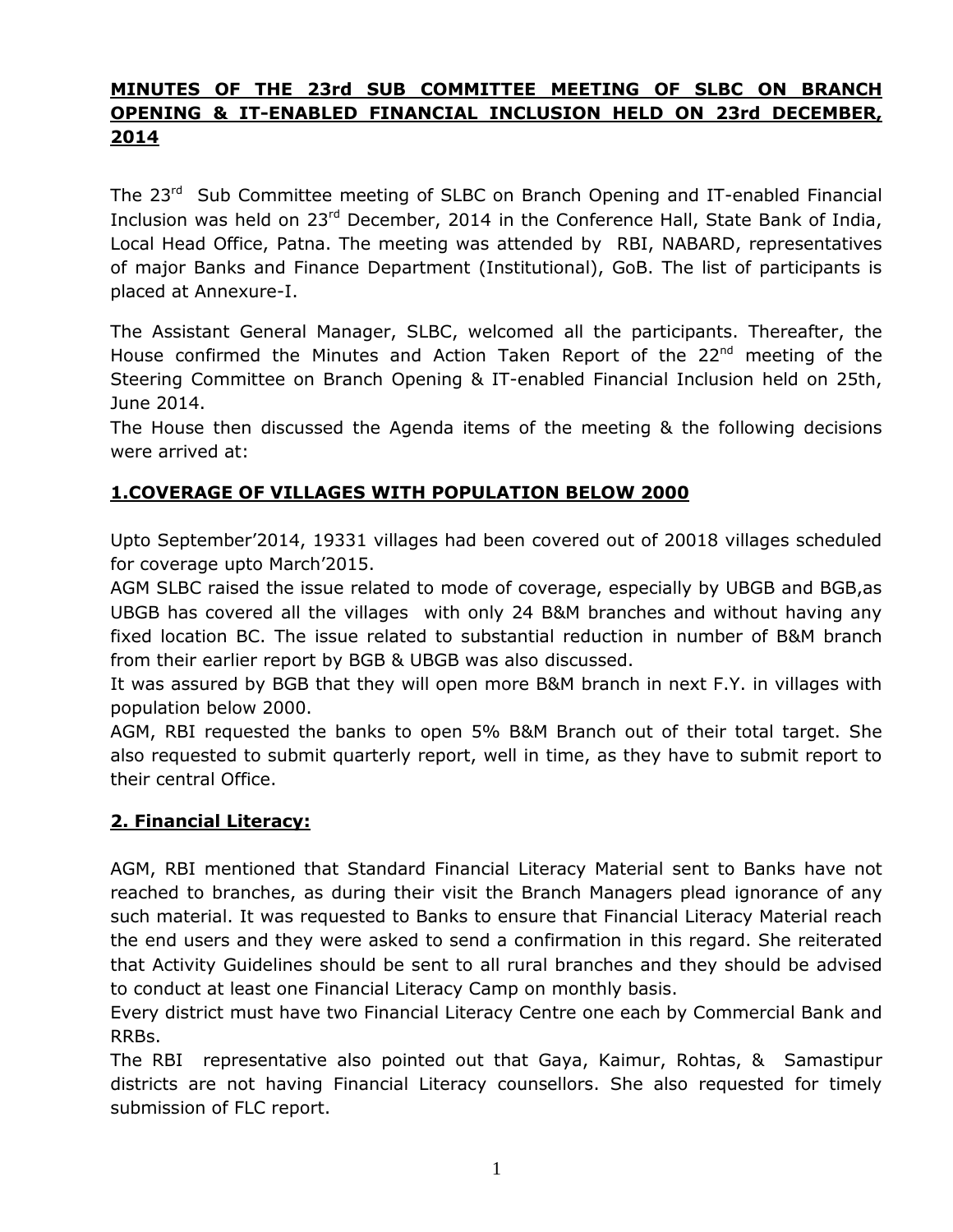The General Manager MBGB stated that they are not having counsellor at Arwal only. PNB also advised that appointment of counsellors is under process and the same will be finalized shortly.

## **3.Pradhan Mantri Jan-Dhan Yojana:**

AGM, SLBC stated that UCO Bank & Bihar Gramin Bank are behind their target in opening accounts under PMJDY and requested them to complete the exercise within 3 days as  $26<sup>th</sup>$  December has been decided for announcing saturation of the state.

Both the Banks committed to complete the target of opening account by the fixed time-line. MBGB raised the issue of Zero Balance account under the scheme and said account should be sustainable.

RBI stated that Financial Literacy should be part of the PMJDY campaign.

UCO Bank raised the issue of infrastructure for organising literacy camps for PMJDY, to which AGM, SLBC suggested that financial literacy camps should be organised alongwith account opening camps. He also raised the issue of verification and uploading of Bank Mitras (BCA) details on Bank's and SLBC Website. Separate advice of data related to Rupay Card and physical verification & Confirmation of Bank Mitras were also pointed out and Banks were requested to confirm the same.

AGM, SLBC also requested the banks with Lead Bank responsibility to instruct their LDMs for Co-ordinating with branches for feeding DBTL consumer IDs of the customers in their respective accounts.

During the meeting, it was agreed to publish an advertisement in local daily on behalf of all the Banks regarding completion of account opening under PMJDY and the persons left out may open their account by approaching their nearest branch/CSP. All Banks agreed to share the cost of the advertisement.

AGM, RBI suggested that since transaction within 45 days is required to avail the benefits under Rupay Card, awareness among the public is to be created to transact in their PMJDY account to avail the benefit.

The Assistant General Manager, SLBC thanked all participants for fruitful discussions on various issues and requested for early compliance of all the necessary instructions of GoI, GoB & RBI.

 **\*\*\*\*\*\*\*\*\*\*\*\*\***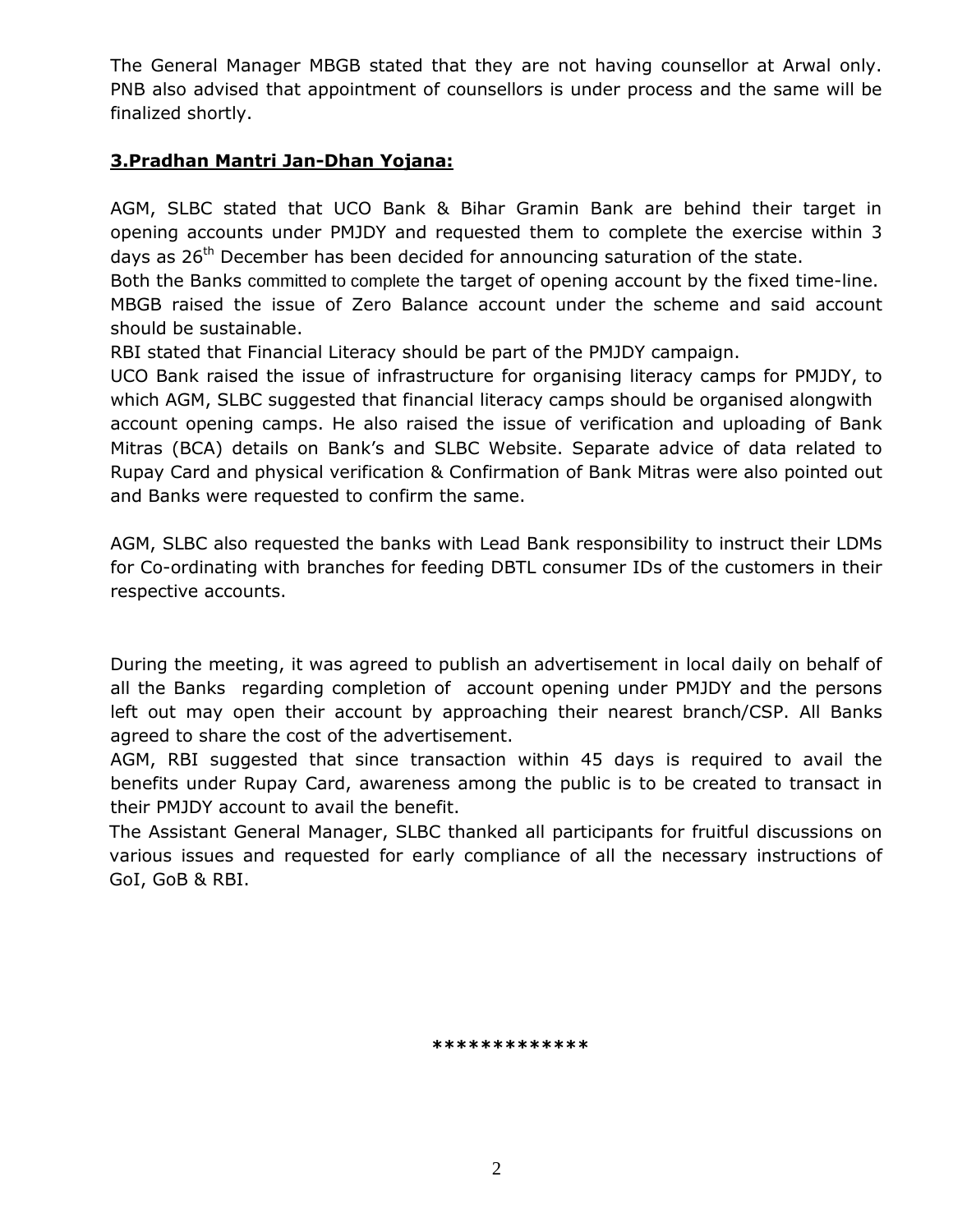### **ACTION POINTS OF 23rd MEETING OF SLBC SUB-COMMITTEE ON BRANCH OPENING & IT-ENABLED FINANCIAL INCLUSION HELD ON 23.12.2014**

| Sr.<br>No.     | <b>Action Point</b>                                                                                                     | Action to be taken by |
|----------------|-------------------------------------------------------------------------------------------------------------------------|-----------------------|
|                | Banks to open 5% B&M Branch out of their total target,<br>in villages below 2000 population.                            | All Bank              |
| 2              | Bank to ensure that Financial Literacy Material reach at<br>the end users and they are required to confirm the<br>same. | All concerned Banks   |
| 3              | Banks to ensure appointment of Counsellor at all<br>Financial Literacy Centre.                                          | <b>PNB &amp; MBGB</b> |
| $\overline{4}$ | Financial Literacy should be<br>part of the<br>PMJDY<br>campaign.                                                       | All Banks             |
| 5              | Verification and uploading of Bank Mitras (BCA) details<br>on Bank's and SLBC Website                                   | All Concerned Banks   |